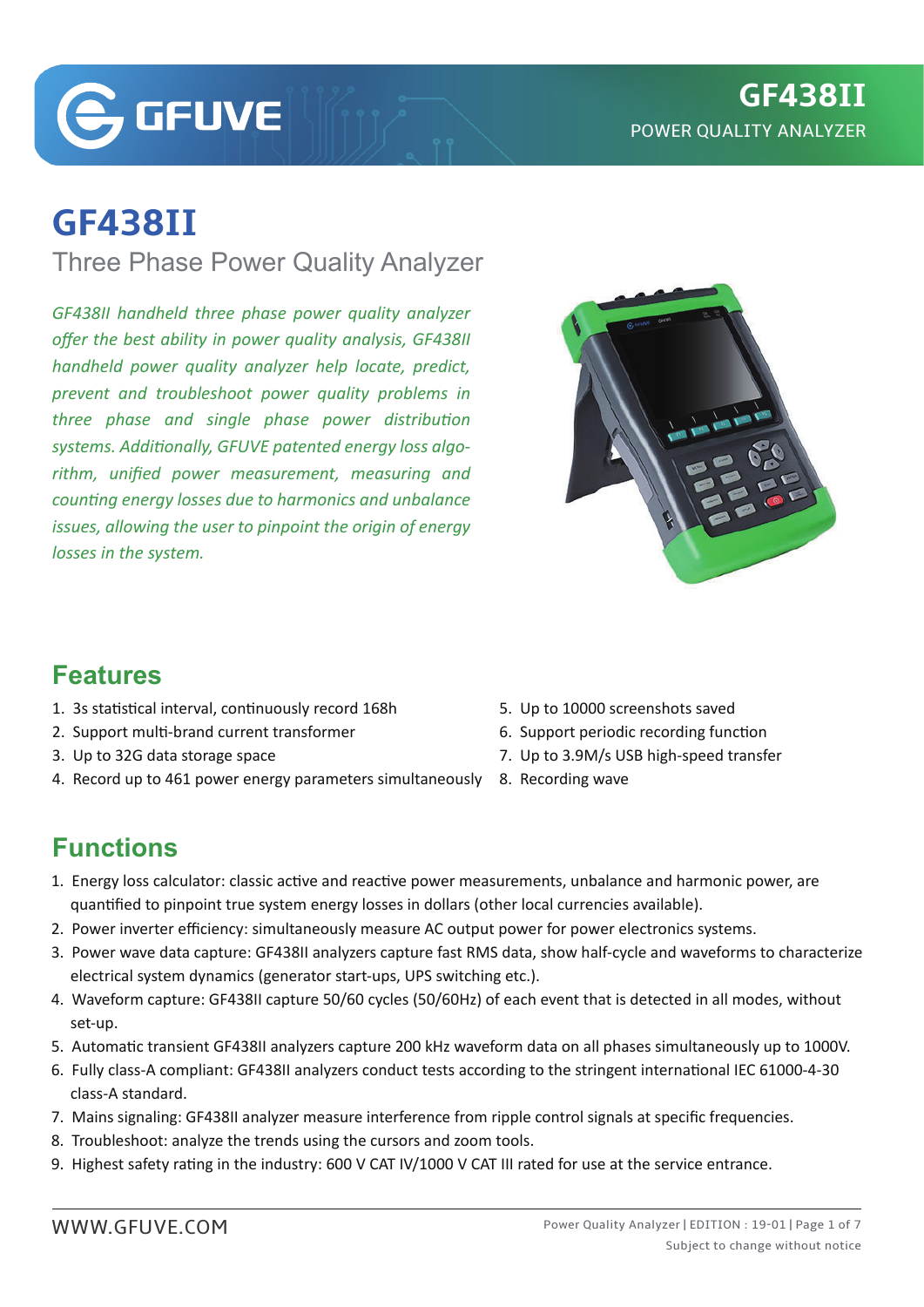

- 10. Measure all three phases and neutral: with included four flexible current probes with enhanced thin flex designed to fit into the tightest places.
- 11. Automatic trending: every measurement is always automatically recorded, without any set-up.
- 12. System-monitor: ten power quality parameters on one screen according to EN50160 power quality standard.
- 13. Logger function: configure for any test condition with memory for up to 600 parameters at user defined intervals.
- 14. View graphs and generate reports: with included analysis software.
- 15. Battery life: up to 5 hours operating time per charge on Li-ion battery pack.

|  | POWER&ENERGY      |    |                     |       |                     |                 |                    |               |                     | E          |
|--|-------------------|----|---------------------|-------|---------------------|-----------------|--------------------|---------------|---------------------|------------|
|  |                   |    | 0                   |       | 00:00:07            | $3s$ $\theta$   |                    |               |                     | ᄉ          |
|  | Power             |    | L1                  |       | L <sub>2</sub>      |                 | L <sub>3</sub>     |               | <b>Total</b>        |            |
|  | $P$ (kW)          |    | 29.946              |       | 46.906              |                 | 63.689             |               | 140.542             |            |
|  | S(kVA)            | l₹ | 41.558              | Ħ     | 64.877              |                 | 84.459             |               | 145.823             |            |
|  | $Q$ (kVAR)        |    | 28.814              |       | $-44.819$           | ₹               | 55.471             | ₹             | 39.466              |            |
|  | PF                |    | 0.721               | 0.723 |                     | 0.754           |                    | 0.964         |                     |            |
|  | <b>DPF</b>        |    | 0.999               |       | 1.000               |                 | 0.999              |               |                     |            |
|  | $\text{Irms}(A)$  |    | 177.186             |       | 282.707             |                 | 353.004            |               |                     |            |
|  | Urms(V)           |    | 234.331             |       | 229.388             |                 | 236.659            |               |                     |            |
|  | <b>Energy</b>     |    | $\mathsf{L}1$       |       | L <sub>2</sub>      |                 | L <sub>3</sub>     |               | <b>Total</b>        |            |
|  | <b>Start Time</b> |    | 2015-01-09 10:36:12 |       |                     | <b>Duration</b> |                    | 00:00:07<br>⊙ |                     |            |
|  | P(Wh)             |    | 51.016              |       | 78.316              |                 | 104.721            |               | 234.053             |            |
|  | S(VAh)            |    | 70.330              |       | 108.214             |                 | 139.059            |               | 242.989             |            |
|  | Q(VARh)           | ₹  | 48.409              |       | $= -74.678$         | ₹               | 91.492             | ₹             | 65.223              |            |
|  | 3P4W-WYE          |    | 230V / 50Hz         |       |                     |                 | 6000Arms / 230Vrms |               | 2015-01-09 10:36:19 |            |
|  |                   |    |                     |       | <b>RESET ENERGY</b> |                 | <b>TREND</b>       |               | <b>HOLD</b>         | <b>RUN</b> |







# **Display**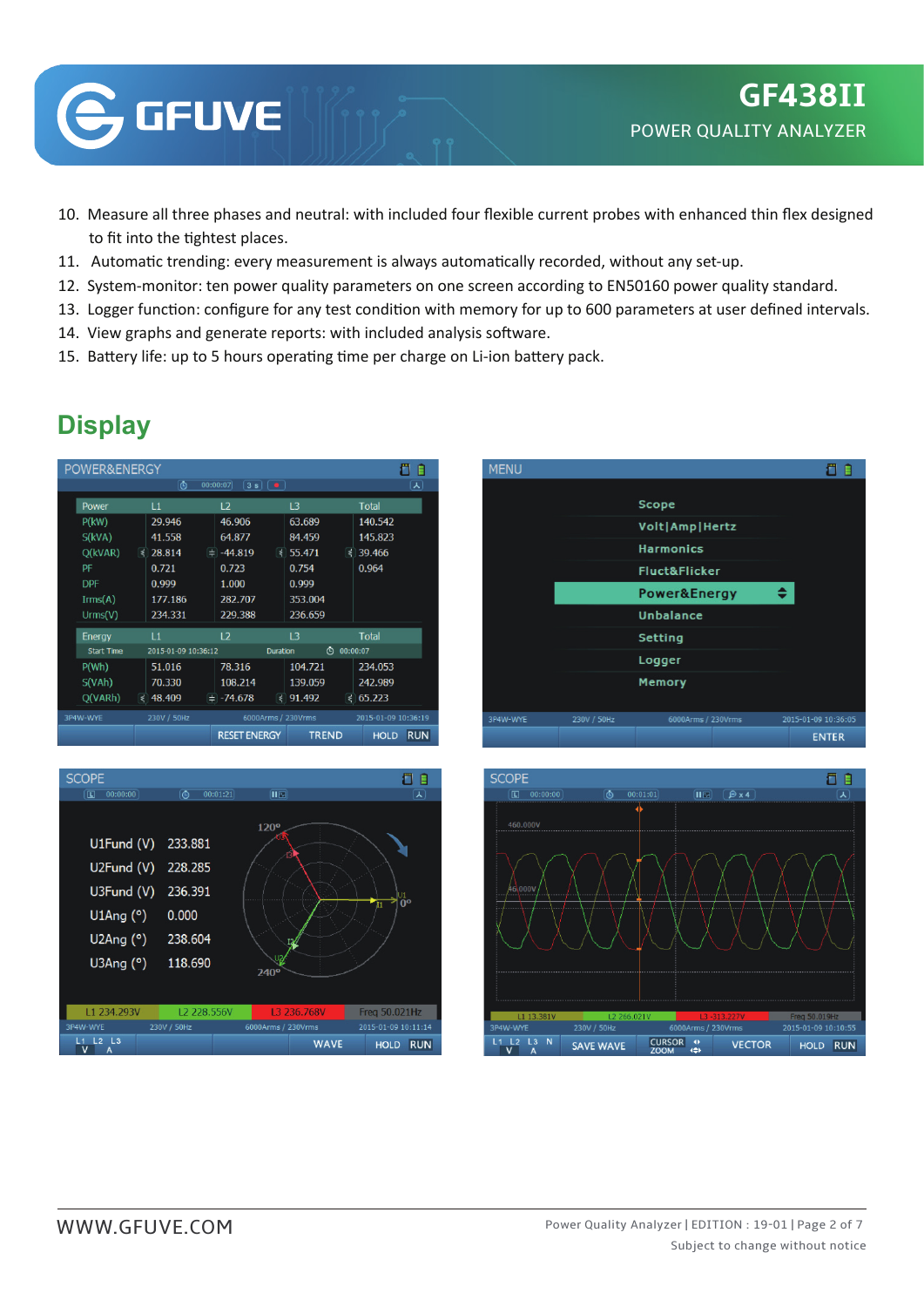

### **Parameters**

| <b>Name</b>                              | <b>Measurement type</b>                                                                                                                                                                                                                                                                                                                                                                       |  |  |  |  |
|------------------------------------------|-----------------------------------------------------------------------------------------------------------------------------------------------------------------------------------------------------------------------------------------------------------------------------------------------------------------------------------------------------------------------------------------------|--|--|--|--|
| Voltage                                  | rms, ava, pk+, pk-, rms-1/2, CF                                                                                                                                                                                                                                                                                                                                                               |  |  |  |  |
| Frequency                                | Freq                                                                                                                                                                                                                                                                                                                                                                                          |  |  |  |  |
| Current                                  | rms, ava, pk+, pk-, rms-1/2, CF                                                                                                                                                                                                                                                                                                                                                               |  |  |  |  |
| Power & energy                           | P, S, Q, PF, DPF, W                                                                                                                                                                                                                                                                                                                                                                           |  |  |  |  |
| Computation                              | THD, DC, 1-63 Harm, 1-62 InHarm, 1-35 HiHarm, 1-62                                                                                                                                                                                                                                                                                                                                            |  |  |  |  |
| Voltage harmonic                         | THD, DC, 1-63 Harm, 0-62 InHarm, 1-35 HiHarm, 1 62-SubHarm, KF                                                                                                                                                                                                                                                                                                                                |  |  |  |  |
| <b>Current harmonic</b>                  | THD, DC, 1-62 Harm                                                                                                                                                                                                                                                                                                                                                                            |  |  |  |  |
| Harmonic power                           | Ia, Ib, Ic, ΣPtotal, ΣQtotal, ΣStotal, 15 minutes                                                                                                                                                                                                                                                                                                                                             |  |  |  |  |
| <b>Fluctuation and flickering</b>        | PST, PLT, Fluct, Fluct Max                                                                                                                                                                                                                                                                                                                                                                    |  |  |  |  |
| Unbal                                    | V Pos, A pos, V neg, A neg, V zero, A zero, Unbal                                                                                                                                                                                                                                                                                                                                             |  |  |  |  |
| Event log                                | Voltage swell, voltage sags, DIP, surge current, voltage and<br>current distortion out of limit, odd harmonics containing rate<br>out of limited, unbalanced voltage current out of limit,<br>frequency out of limit, PST out of limit, PLT out of limit, long-<br>term voltage interruption, voltage fluctuation deviation,<br>voltage harmonics out of limit, 2-25st harmonics out of limit |  |  |  |  |
|                                          |                                                                                                                                                                                                                                                                                                                                                                                               |  |  |  |  |
| P, Q, S name                             | <b>Measurement type</b>                                                                                                                                                                                                                                                                                                                                                                       |  |  |  |  |
| Measurement types                        | P: Calculate by every 10 cycles<br>S: Calculated by the effective value of voltage and current                                                                                                                                                                                                                                                                                                |  |  |  |  |
| Display                                  | Q: Calculated by the apparent power, active power<br>Table charts, trend chart                                                                                                                                                                                                                                                                                                                |  |  |  |  |
| Measuring range                          | According to the range of the voltage and current                                                                                                                                                                                                                                                                                                                                             |  |  |  |  |
| Resolution                               | 0.001W                                                                                                                                                                                                                                                                                                                                                                                        |  |  |  |  |
| Accuracy                                 | ±0.5%                                                                                                                                                                                                                                                                                                                                                                                         |  |  |  |  |
| <b>Urms</b>                              | <b>Measurement type</b>                                                                                                                                                                                                                                                                                                                                                                       |  |  |  |  |
| Mode                                     | Calculated by the square root value of 10/12 cycle                                                                                                                                                                                                                                                                                                                                            |  |  |  |  |
| Measuring circuit                        | 1P2W/2P3W/3P3W/3P4W                                                                                                                                                                                                                                                                                                                                                                           |  |  |  |  |
| Basic frequency of the measuring circuit | 50Hz, 60Hz                                                                                                                                                                                                                                                                                                                                                                                    |  |  |  |  |
| Input channels                           | 4 phase voltage, 4 phase current                                                                                                                                                                                                                                                                                                                                                              |  |  |  |  |
| Display mode                             | Effective current value of each channel                                                                                                                                                                                                                                                                                                                                                       |  |  |  |  |
| Range                                    | 120V, 230V, 400V, 1000V, Max 1000V instantaneous voltage                                                                                                                                                                                                                                                                                                                                      |  |  |  |  |
| Resolution                               | 0.001V                                                                                                                                                                                                                                                                                                                                                                                        |  |  |  |  |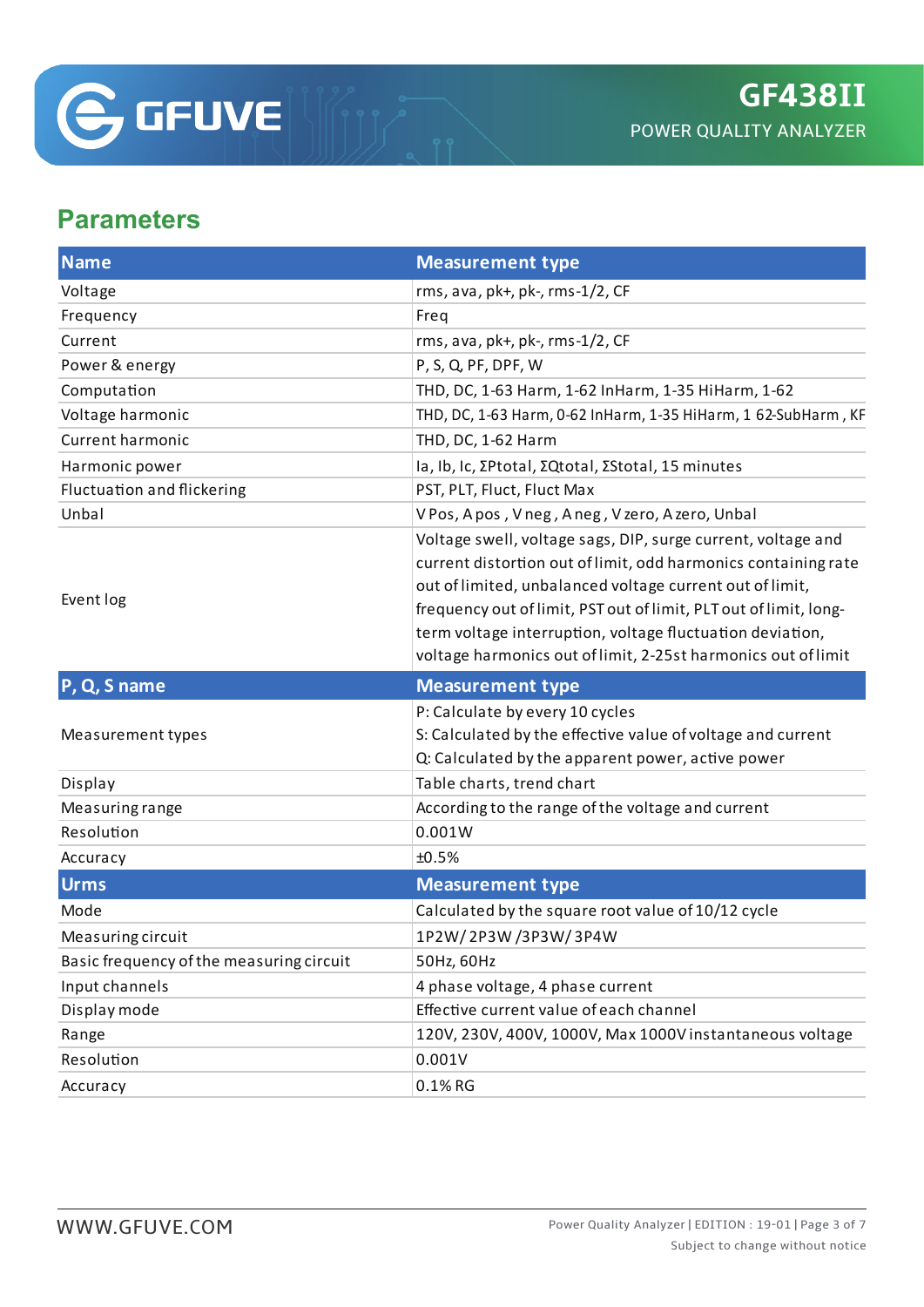

| <b>Arms</b>                           | <b>Measurement type</b>                                         |  |  |  |  |
|---------------------------------------|-----------------------------------------------------------------|--|--|--|--|
| Mode                                  | Calculated by the square root value of 10/12 cycle              |  |  |  |  |
| Display mode                          | Effective current value of each channel                         |  |  |  |  |
|                                       | Current: according to the current clamps                        |  |  |  |  |
| Range                                 | Option Current clamps: 5A/50A/100A/500A/1000A                   |  |  |  |  |
|                                       | Flexible Current probe: 1000A/3000A/6000A                       |  |  |  |  |
| Resolution                            | 0.001A                                                          |  |  |  |  |
| Accuracy                              | 0.1% + accuracy of the current clamps                           |  |  |  |  |
| <b>Frequency</b>                      | <b>Measurement type</b>                                         |  |  |  |  |
| Measurement mode                      | Calculate by 10 cycles (50Hz) or (60Hz)                         |  |  |  |  |
| Display mode                          | Measurement by 10 cycles                                        |  |  |  |  |
| Nominal frequency/resolution          | 50.000Hz/0.001Hz or 60.000Hz/0.001Hz                            |  |  |  |  |
| <b>Bandwidth measurement</b>          | 42.5-57.5Hz or 52.5-67.5Hz                                      |  |  |  |  |
| Accuracy                              | $±0.001$ Hz                                                     |  |  |  |  |
| Half-wave RMS current/voltage         | <b>Measurement type</b>                                         |  |  |  |  |
| Measurement mode                      | Calculate by every 2 cycles. Each cycle, 1/2 cycle made up of a |  |  |  |  |
|                                       | waveform calculation                                            |  |  |  |  |
| Measuring range/resolution            | Voltage: 120V/0.01V, 230V/0.01V, 400V/0.01V,                    |  |  |  |  |
|                                       | 1000V/0.01V, Current: According to the current clamps           |  |  |  |  |
| measurement accuracy                  | ±0.1%                                                           |  |  |  |  |
| <b>Power factor</b>                   | <b>Measurement type</b>                                         |  |  |  |  |
| Measurement mode                      | The ratio of average power to apparent power                    |  |  |  |  |
| Display mode                          | Real-time data showed                                           |  |  |  |  |
| Measurement range/resolution          | $-1.000 - 1.000 / 0.001$                                        |  |  |  |  |
| Accuracy                              | ±0.1%                                                           |  |  |  |  |
| Vfund, Afund, Harmonic power          | <b>Measurement type</b>                                         |  |  |  |  |
| Measurement mode                      | Meet IEC61000-4-7, Analysis time window is ten cycles           |  |  |  |  |
| Window points                         | 5120 points                                                     |  |  |  |  |
| Display mode                          | Form figure, trend charts, histograms                           |  |  |  |  |
| Number of measurement                 | 1-50 Times                                                      |  |  |  |  |
|                                       | Vfund >1%: Error<1%                                             |  |  |  |  |
| Measurement accuracy                  | Vfund <1%: Error<0.05% Rated Voltage                            |  |  |  |  |
|                                       | Afund >3%: Error<1%                                             |  |  |  |  |
|                                       | Afund <3%: Error<0.05% Current range                            |  |  |  |  |
| <b>InHarm Voltage, InHarm current</b> | <b>Measurement type</b>                                         |  |  |  |  |
| Measurement mode                      | Meet IEC61000-4-7, Analysis time window is ten cycles           |  |  |  |  |
| Window points                         | 5120 points                                                     |  |  |  |  |
| Display mode                          | Form figure, trend charts, histograms                           |  |  |  |  |
| Numbers of measurement                | 1-16 groups                                                     |  |  |  |  |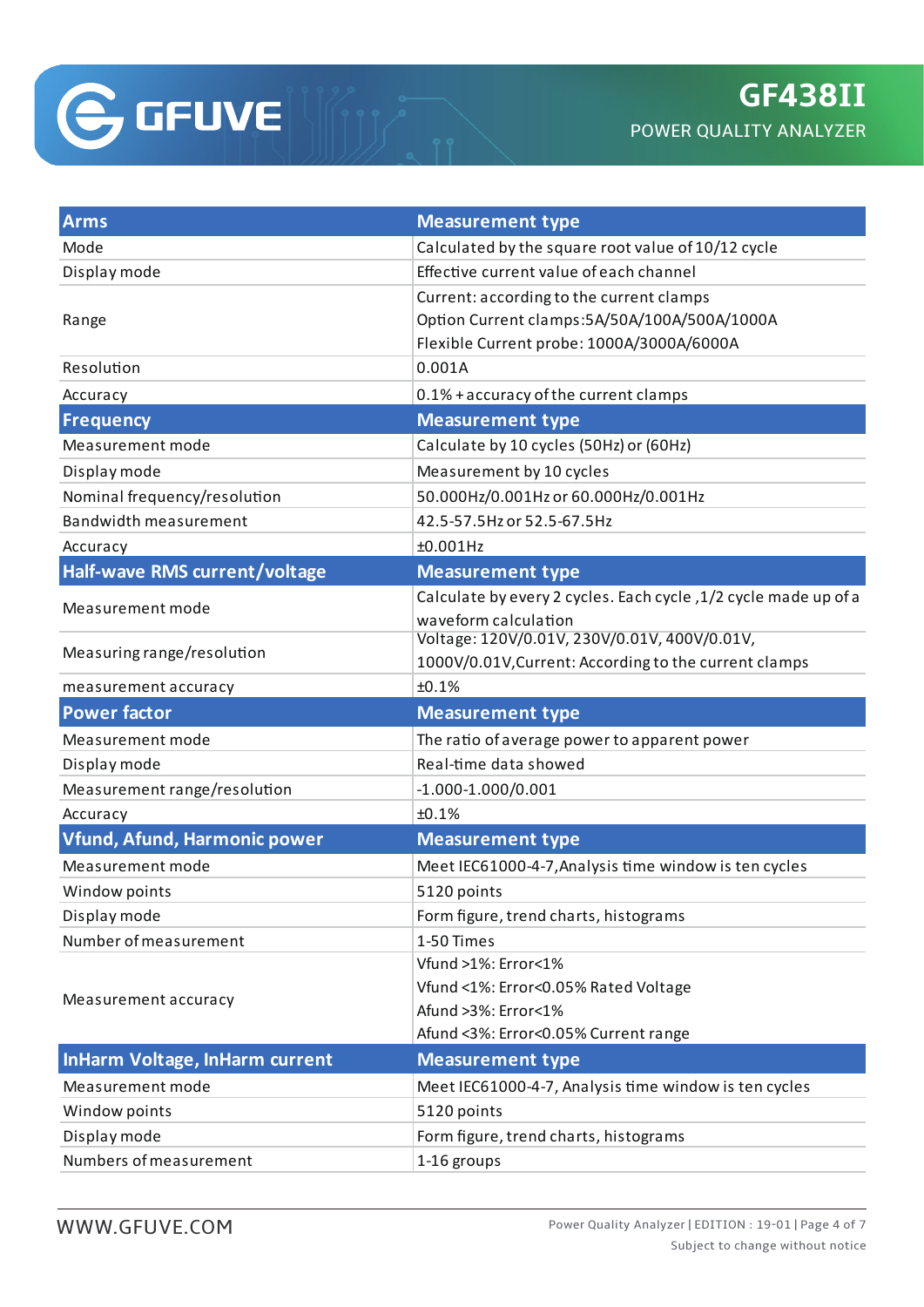

| <b>InHarm Voltage, InHarm current</b> | <b>Measurement type</b>                                       |  |  |  |  |
|---------------------------------------|---------------------------------------------------------------|--|--|--|--|
|                                       | Vfund >1%: Error<1%                                           |  |  |  |  |
| Measurement accuracy                  | Vfund <1%: Error<0.05% Rated Voltage                          |  |  |  |  |
|                                       | Afund >3%: Error<1%                                           |  |  |  |  |
| Voltage/current Unbal (pos, neg)      | <b>Measurement type</b>                                       |  |  |  |  |
| Measurement mode                      | 3P3W or 3P4W, using three phase of fundamental wave           |  |  |  |  |
|                                       | components to calculate                                       |  |  |  |  |
| Display mode                          | Form figure, trend charts, histograms                         |  |  |  |  |
| Measurement accuracy                  | Voltage unbal: ±0.2%                                          |  |  |  |  |
|                                       | Current unbal: ±0.5%                                          |  |  |  |  |
| <b>Voltage fluctuation</b>            | <b>Measurement type</b>                                       |  |  |  |  |
| Measurement mode                      | Calculate by the quadratic mean of half wave.                 |  |  |  |  |
| Display mode                          | Form figure, trend charts                                     |  |  |  |  |
| Measurement accuracy                  | ±1%                                                           |  |  |  |  |
| <b>IEC Flickering</b>                 | <b>Measurement type</b>                                       |  |  |  |  |
| Measurement                           | P short term (Pst), P long term (Plt)                         |  |  |  |  |
| Measurement mode                      | According to IEC61000-4-15 Standard to calculate Pst (10      |  |  |  |  |
|                                       | mins) Plt (2 hours)                                           |  |  |  |  |
| Display mode                          | Form figure, trend charts                                     |  |  |  |  |
| Measurement range                     | $0 - 20$                                                      |  |  |  |  |
| Measurement accuracy                  | ±5%                                                           |  |  |  |  |
| <b>Surge current</b>                  | <b>Measurement type</b>                                       |  |  |  |  |
| Measurement mode                      | Half-wave RMS of current is higher than set value and sustain |  |  |  |  |
|                                       | time is 10ms-1min                                             |  |  |  |  |
| Display mode                          | Maximum of the surge current and surge current wave           |  |  |  |  |
| Measurement accuracy                  | 0.10%                                                         |  |  |  |  |
| Voltage swell, Voltage sags, DIP      | <b>Measurement type</b>                                       |  |  |  |  |
|                                       | Swell: When half-wave RMS of voltage is higher than set value |  |  |  |  |
|                                       | and sustain time is 10ms-1min, judged as swell.               |  |  |  |  |
| Measurement mode                      | Sags: When half-wave RMS of voltage is lower than set value   |  |  |  |  |
|                                       | and sustain time is 10ms-1min, judged as sags.                |  |  |  |  |
|                                       | DIP: half-wave RMS of voltage is higher than set value and    |  |  |  |  |
|                                       | sustain time is 10ms-1min, judged as DIP                      |  |  |  |  |
| Display mode                          | Swell, sags, DIP wave sustain time, extent and so on.         |  |  |  |  |
| Measurement accuracy                  | 0.10%                                                         |  |  |  |  |
| <b>Machinery</b>                      |                                                               |  |  |  |  |
| Size                                  | 263mm x 168mm x 65mm                                          |  |  |  |  |
| Key                                   | 21PCS                                                         |  |  |  |  |
| Binary                                | binary input:1; binary output:1                               |  |  |  |  |
| <b>Comunication Port</b>              | USB, 10/100M port                                             |  |  |  |  |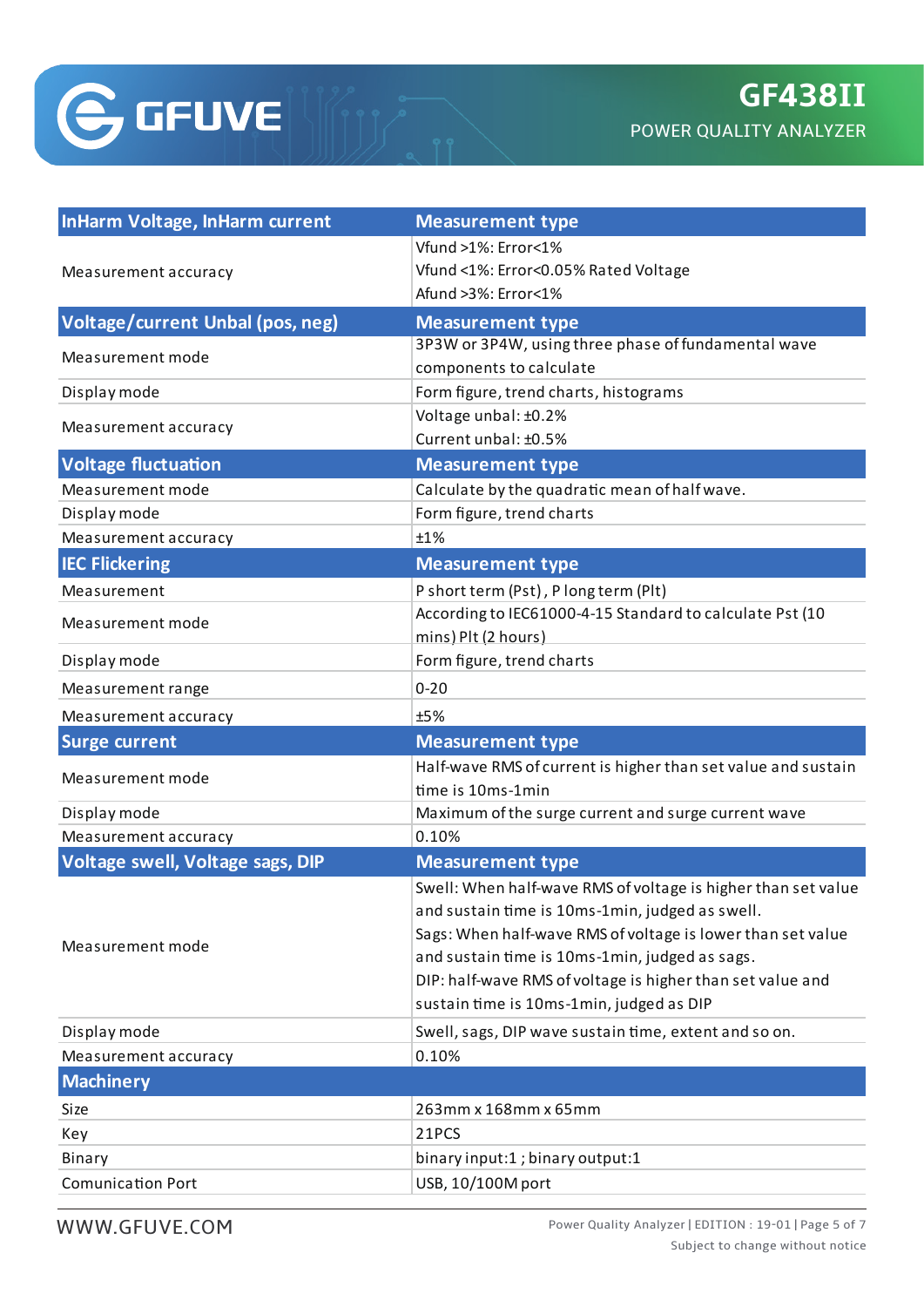

| <b>Machinery - continued</b>     |                                                                    |  |  |  |  |
|----------------------------------|--------------------------------------------------------------------|--|--|--|--|
| Weight                           | 2KG                                                                |  |  |  |  |
| <b>Power supply</b>              |                                                                    |  |  |  |  |
| Voltage input                    | 110V-240V                                                          |  |  |  |  |
| Adapter output                   | 15V, 3A                                                            |  |  |  |  |
| <b>Battery</b>                   | Rechargeable nickel metal hydride, 5500mAh                         |  |  |  |  |
| Battery working time             | $\geq 6h$                                                          |  |  |  |  |
| Battery recharging time          | 5h (Environment temperature 25°C)                                  |  |  |  |  |
| Power saving facility            | LCD backlight brightness is adjustable, standby time is adjustable |  |  |  |  |
| <b>Display</b>                   |                                                                    |  |  |  |  |
| Size                             | 112.8 x 84.6mm                                                     |  |  |  |  |
| Color                            | 260000 color                                                       |  |  |  |  |
| Resolutions                      | 640 x 480                                                          |  |  |  |  |
| <b>Brightness</b>                | Max 350 cd/m2 (Typ), brightness is adjustable                      |  |  |  |  |
| Contrast                         | 500:1 (Typ)                                                        |  |  |  |  |
| Visual angle                     | 70/70/50/70 (Typ.)(CR ≥10) (Left/ Right/ UP/Down)                  |  |  |  |  |
| <b>Environment</b>               |                                                                    |  |  |  |  |
| Working environment              | 0°C to +45°C, humidity below 90rh%                                 |  |  |  |  |
| Storing environment              | -20°C to +50°C, humidity below 95rh% (non-condensing)              |  |  |  |  |
| <b>Store</b>                     |                                                                    |  |  |  |  |
| <b>Type</b>                      | TF card (inbuilt)                                                  |  |  |  |  |
| Size                             | 32G                                                                |  |  |  |  |
| <b>Standards</b>                 |                                                                    |  |  |  |  |
| Measurement method               | IEC 61000-4-30                                                     |  |  |  |  |
| Measurement performance          | IEC 61000-4-30 A LVL                                               |  |  |  |  |
| Flickering                       | IEC 61000-4-15                                                     |  |  |  |  |
| Harmonic                         | IEC 61000-4-7                                                      |  |  |  |  |
| <b>Safety</b>                    |                                                                    |  |  |  |  |
|                                  | GB 4793.1-2007/IEC 61010-1:2001: "Measurement, control             |  |  |  |  |
| Standard                         | and laboratory electrical equipment safety requirements",          |  |  |  |  |
|                                  | first part: general requirements.                                  |  |  |  |  |
| MAX voltage of phase angle input | CAT III 1000 V/ CAT IV 600 V.                                      |  |  |  |  |